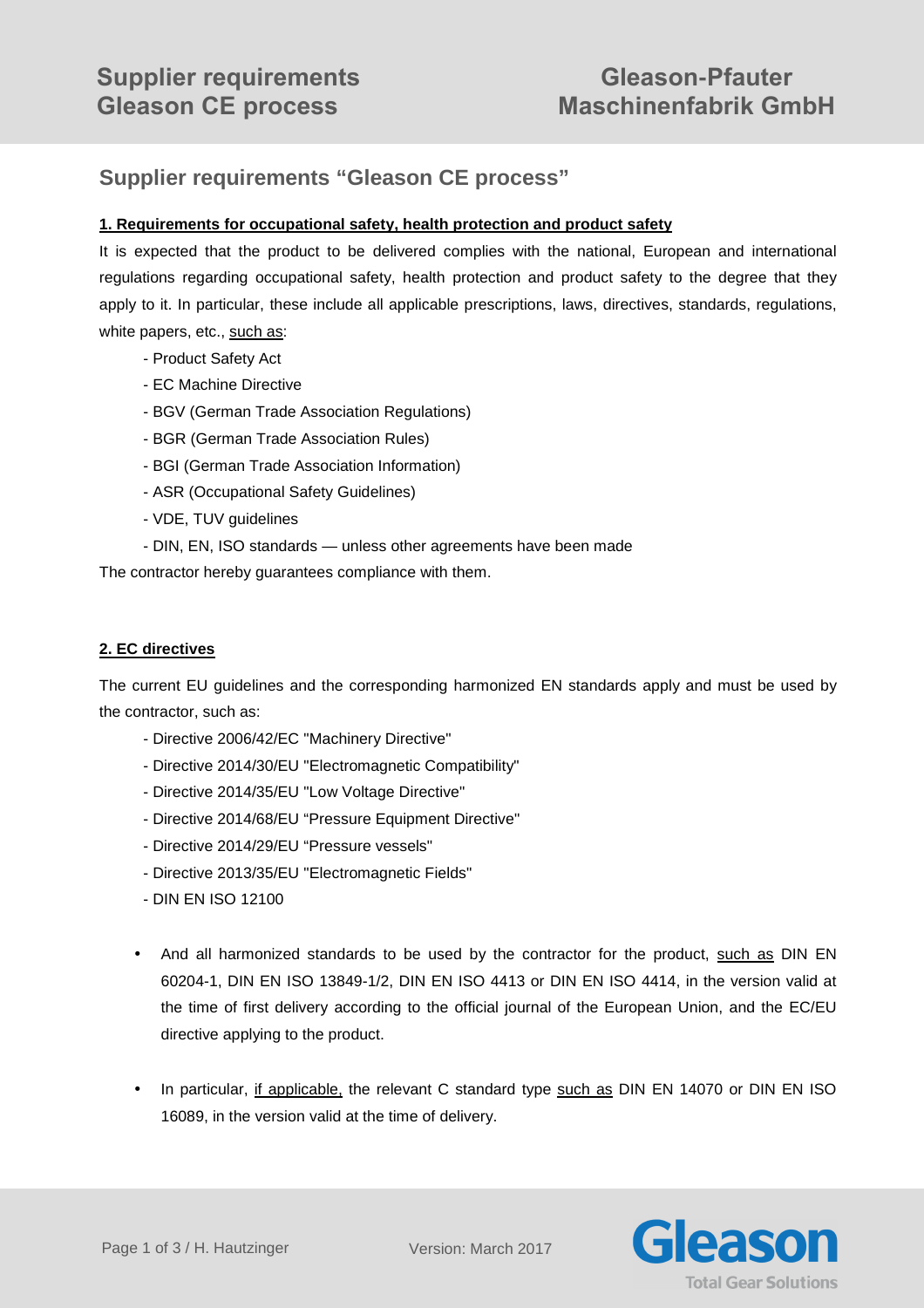GLEASON explicitly points out to the contractors that the scope of application and the volume of documentation for machine directive 2006/42/EC has broadened and includes "incomplete machines", among other things!

If the contractor's product comes under the scope of the machine directive, a declaration according to

- Appendix II Part 1 A (**EC declaration of conformity**) **or**
- Appendix II Part 1 B (**declaration for incorporation of an incomplete machine**)

### must be delivered and indicate the valid directives and standards used for the product.

Herein, it must be confirmed that the listed directives and standards were followed during construction and manufacturing, and are to be delivered in the German language and another language specified by GLEASON (usually the language of the operating manual) according to the points below:

1.) For machines, an operating manual with the minimum requirements according to Appendix I chapter 1.7.4 et seq.

2.) The risk assessment according to DIN EN ISO 12100 (ISO/TR 14121-2) upon delivery.

3.) For incomplete machines an assembly manual, unsolicited, according to Appendix VI and additionally or alternatively an operating manual according to the requirements of MRL Appendix I chapter 1.7.4 et seq. with installation notes when the product is delivered to GLEASON.

4.) For incomplete machines, a second set of the declaration of incorporation and assembly manual must be sent to the GLEASON "Technical Documentation" department at least 8 weeks before delivery to GLEASON.

5.) For safety functions based on risk assessment or components (SRP/CS) that are involved in safety functions, for delivered/incomplete machines, the following points must be met. For these, the necessary user data must be obtained from GLEASON. When GLEASON determines the safety functions, they must also be obtained.

5.1.) For complete implementation of safety functions and SRP/CS groups: A safety-related block diagram giving the characteristic values of the SRP/CS (safety-related parts of a control system). For incomplete safety functions, the calculated proof must be provided in "SET or Sistema" format. This also includes the documentation of measures against CCF.